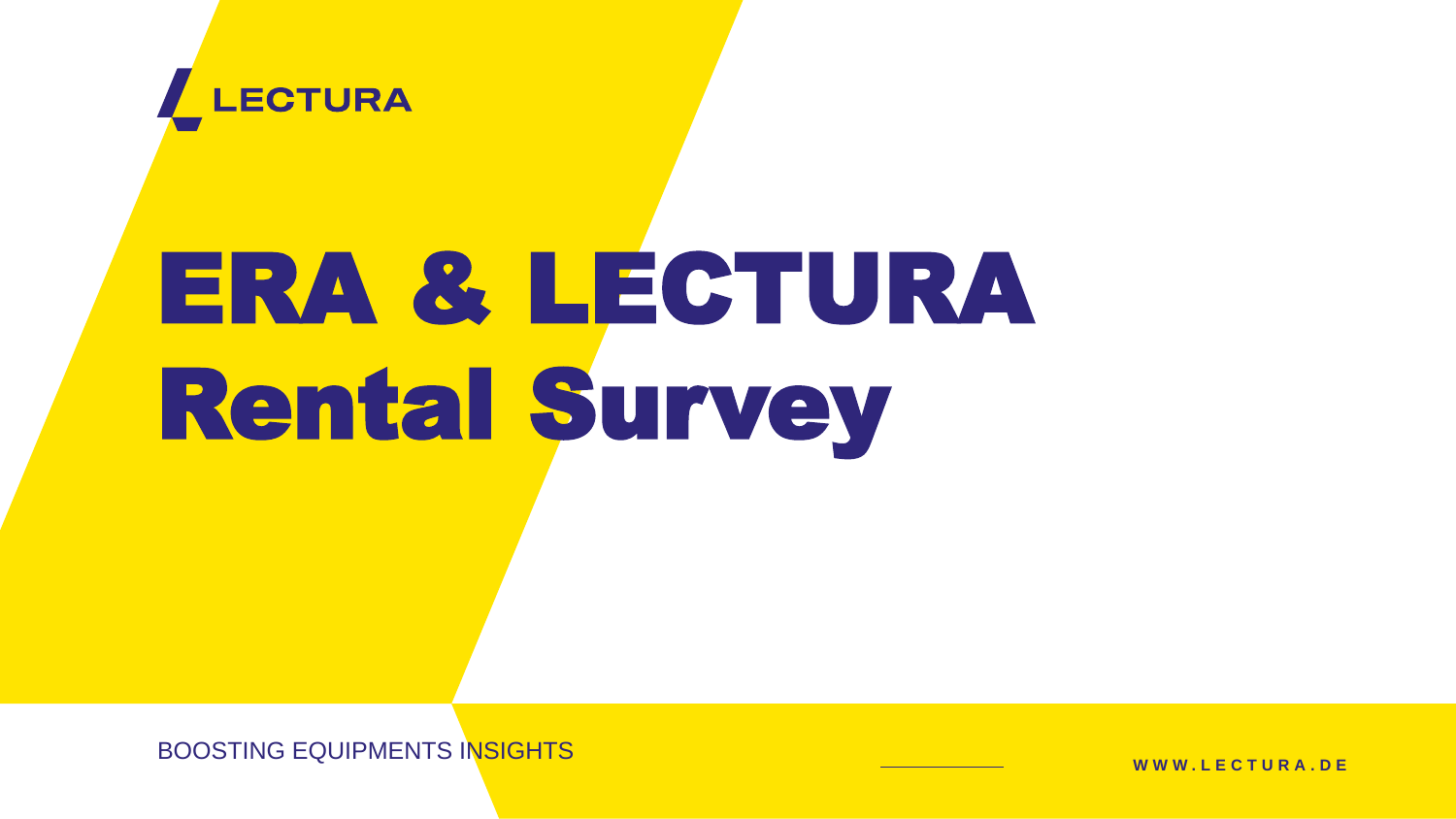#### 11,429 people from 187 countries worldwide

- Rental company representatives: 18,9 %
- Equipment users: 54,1%
- OEMs / Equipment dealers: 13,4%
- Other: 13,6%

#### 44,4% of all respondents came from Europe

- Rental company representatives: 17,1%
- Equipment users: 56,9%
- OEMs / Equipment dealers: 15,2%
- Other: 10,8%

#### The primary focus of our research: Europe

- European rental companies  $(N = 865)$
- Equipment users from Europe  $(N = 2,885)$

# Survey participants









**17.1%**

**56.9%**

**15.2%**

**10.8%**



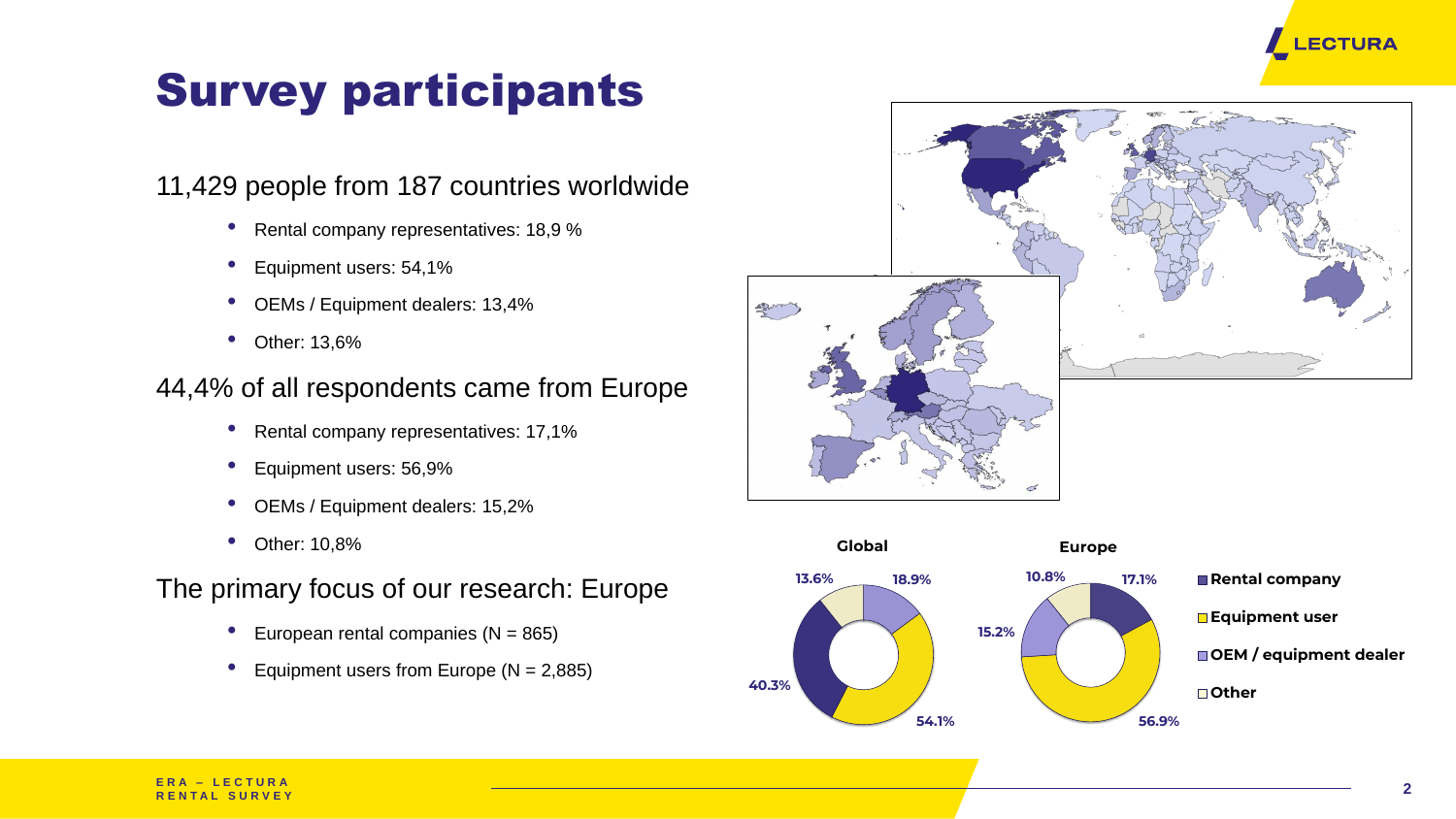― 51,2 % of equipment users rent equipment, rarely or regularly



# Have you or your company ever rented a machine for business purposes?

**R E N T A L S U R V E Y**



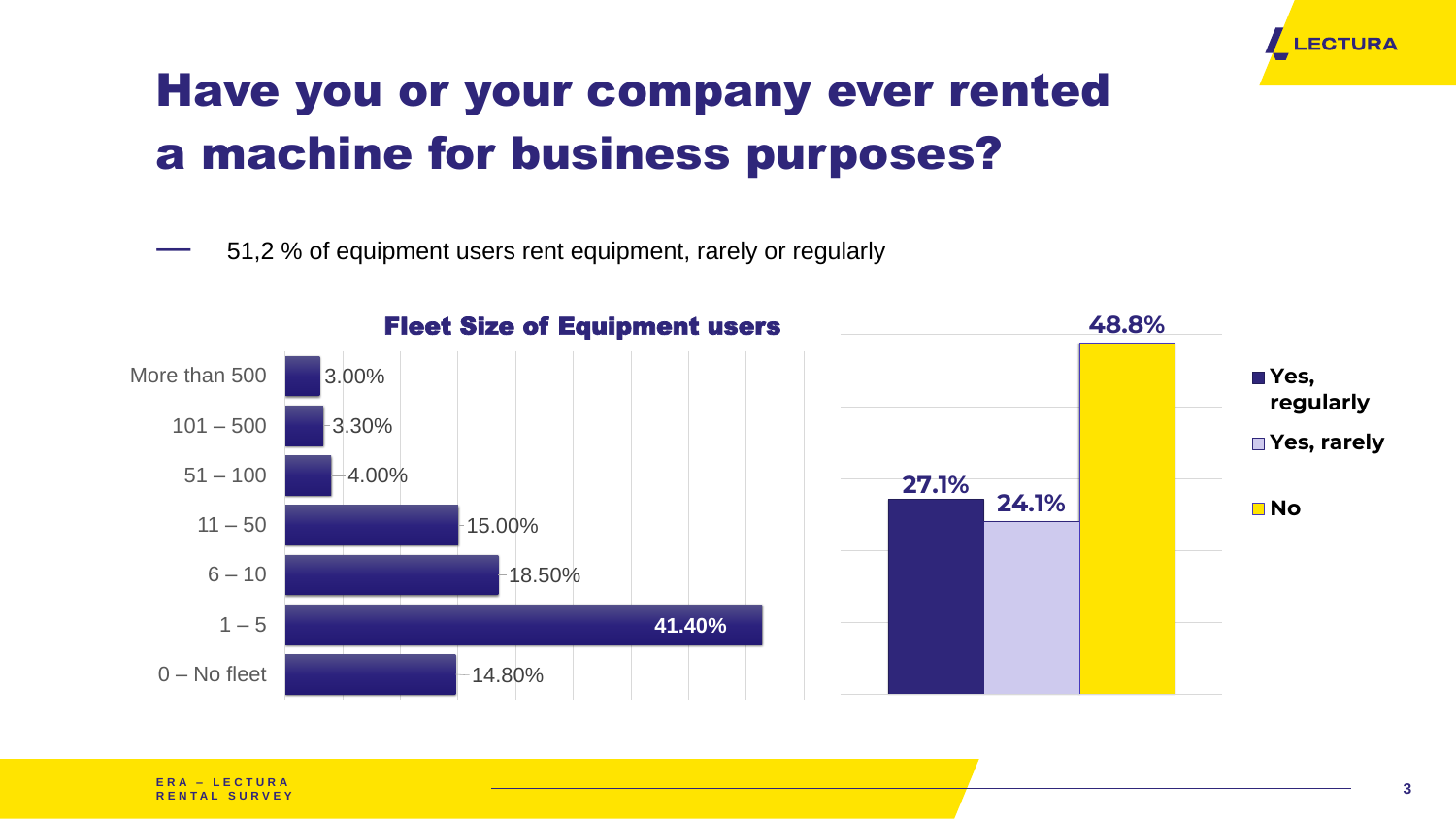

# Are you aware of any upcoming environmental legislation, whether national or European, that will impact your business?

- As industry insiders almost 70% of rental companies are aware of upcoming environmental
	- legislation with a potential to impact their core business
- The awareness is much lower among equipment users 55%
- The difference could possibly speak for a lack of information from public authorities
- Alternatively, the people claiming they are not aware could not see the effect of the legislation to their business



**Rental company Equipment user**



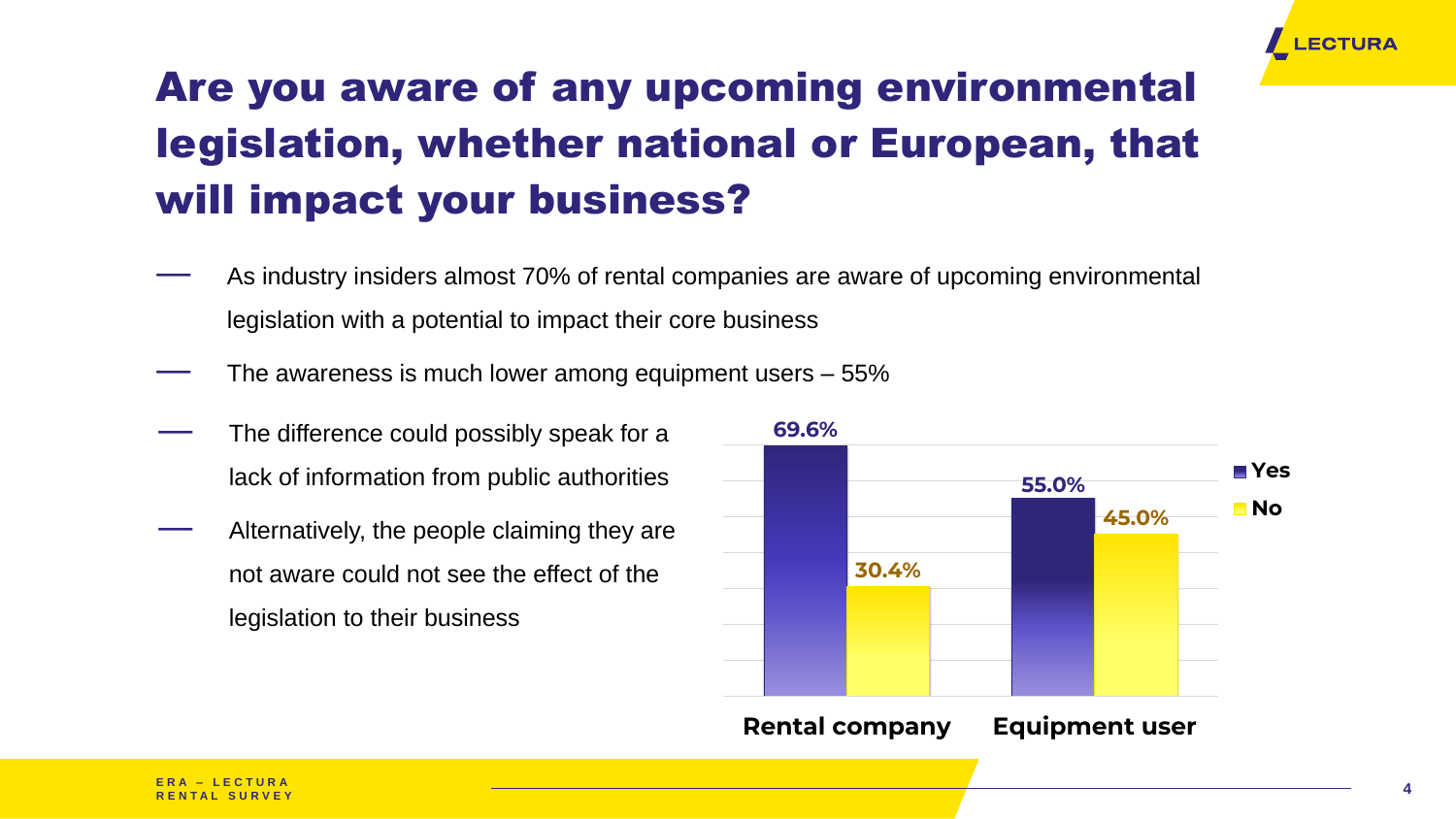

**Rental company Equipment user**



Of the people that are aware the upcoming regulations would affect their business, still some need more information or support for the implementation of new regulations

- 
- Among rental companies, there are almost a half of such people
- The numbers for equipment users are almost halved by 24,3%



#### Do you need information or support to prepare for the implementation of new regulations?

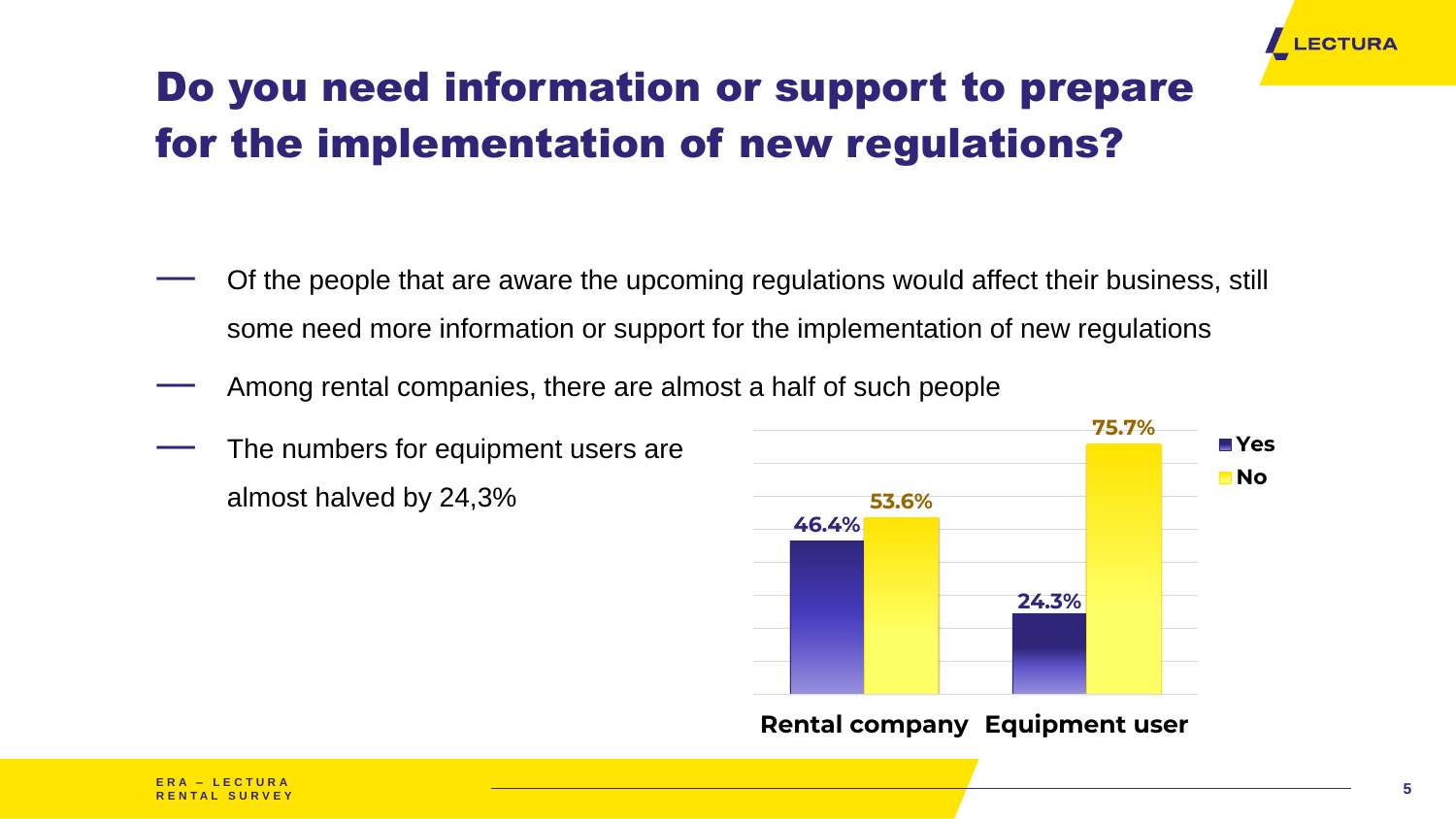- transition to green equipment
- 
- The higher rates for rental companies
	- could be also a bit a result of their
	- reaction toward expectations among
	- their potential customers



## Has your company already started the transition to greener equipment?





In general, more than half of companies, regardless of activity sector already started the

The difference between rental companies and equipment users is not even 4%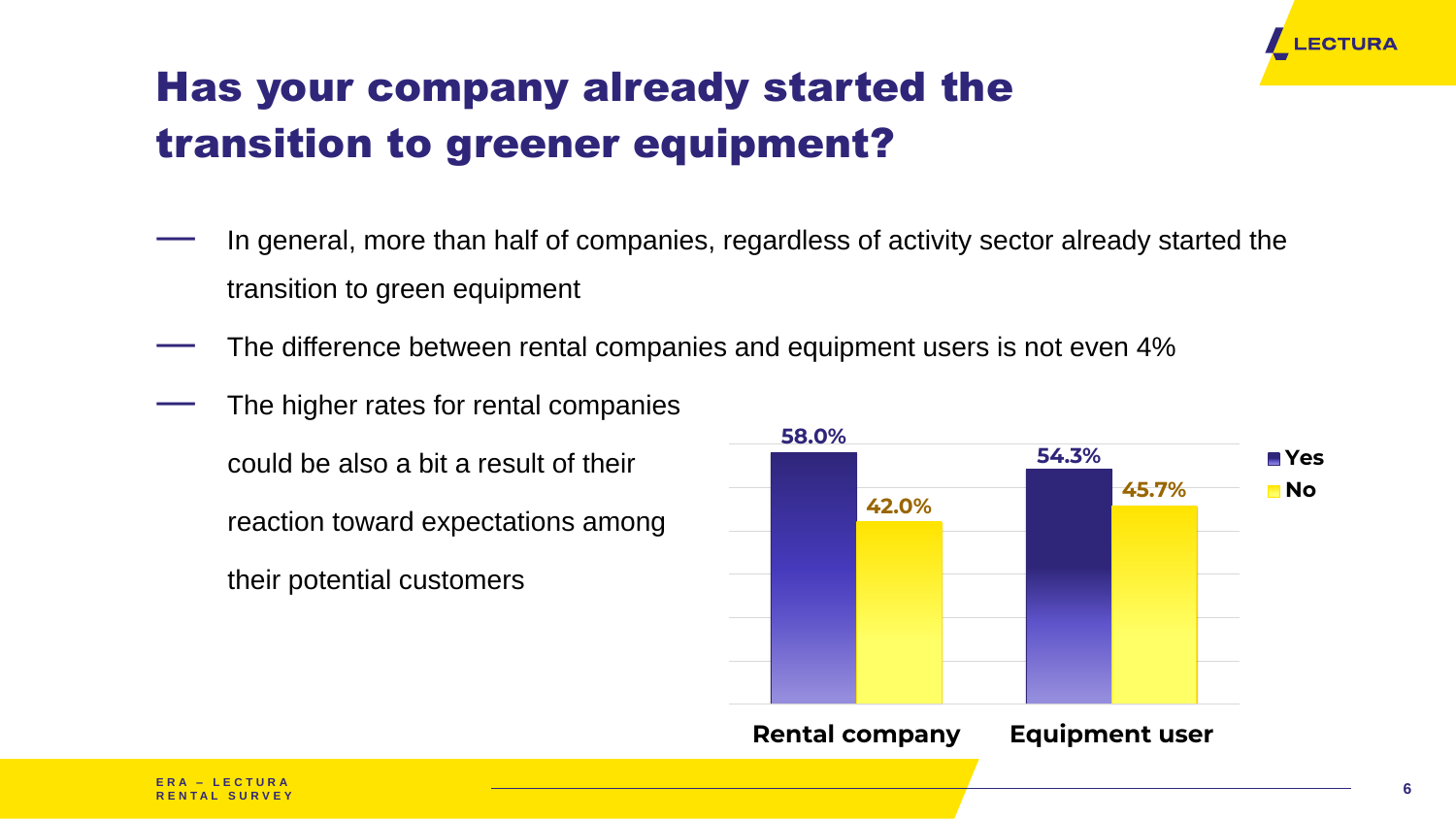- transition to green equipment
- by about 15% of rental company representatives



- **No benefits to my business**
- No customer demands
- **Insufficient infrastructure**
- **Other**

# What are the obstacles/ challenges to transitioning to greener equipment?



**Rental company Equipment user**

#### **Costs**



Based on this survey replies, for both groups of people costs are the greatest obstacle to

Lack of benefits, no customer demands, or insufficient infrastructure were chosen also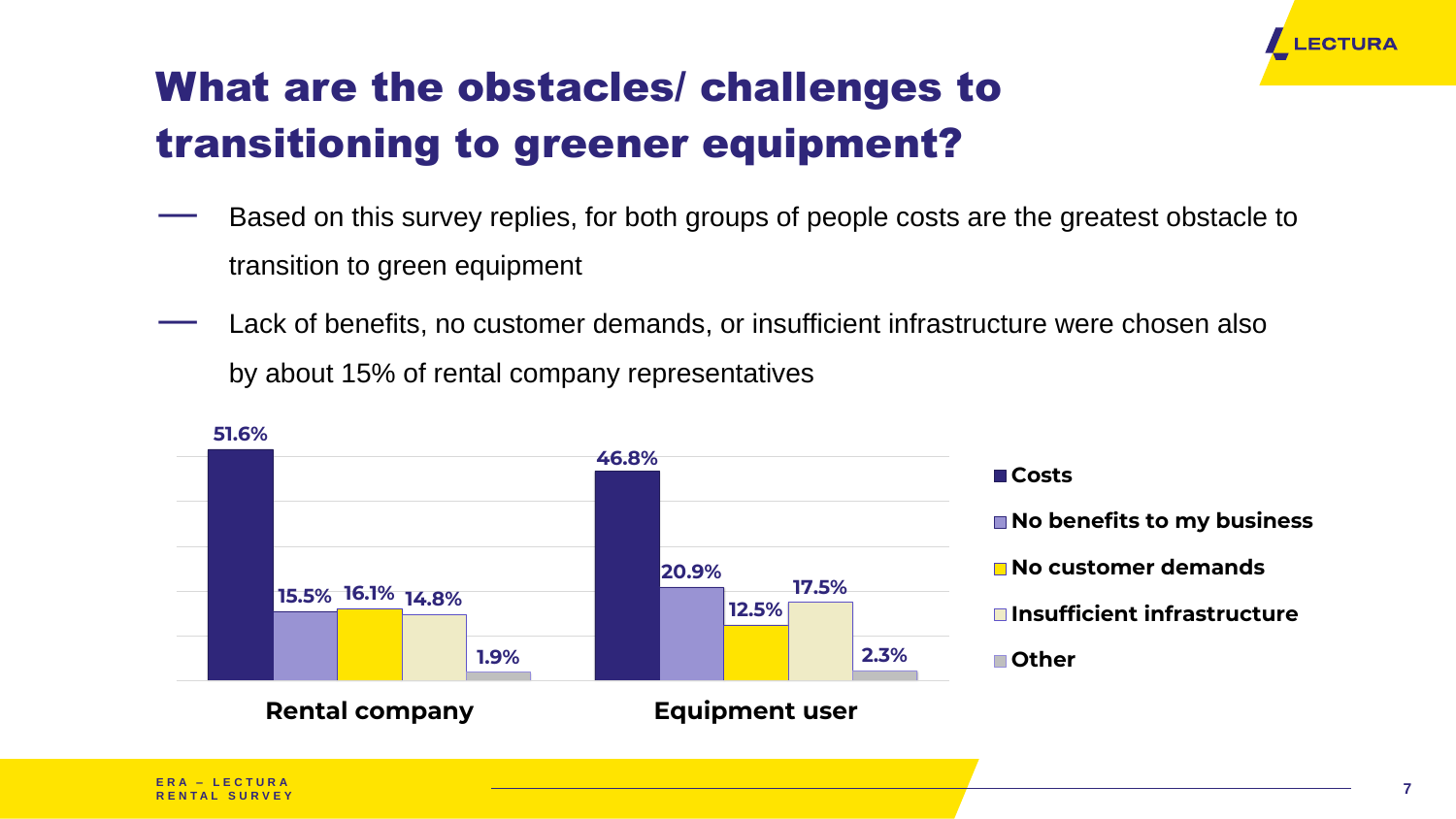- As costs were identified as the greatest obstacle by both groups, in both cases financial
	- incentives are considered by more than 40% as the biggest relief



## What kind of help would you need to transition to greener equipment?





**R E N T A L S U R V E Y**

- Tax relief is a kind of support that would be appreciated by more than 20% of equipment users.
- Almost a quarter of rental companies would also appreciate more training, another 20% tax relief